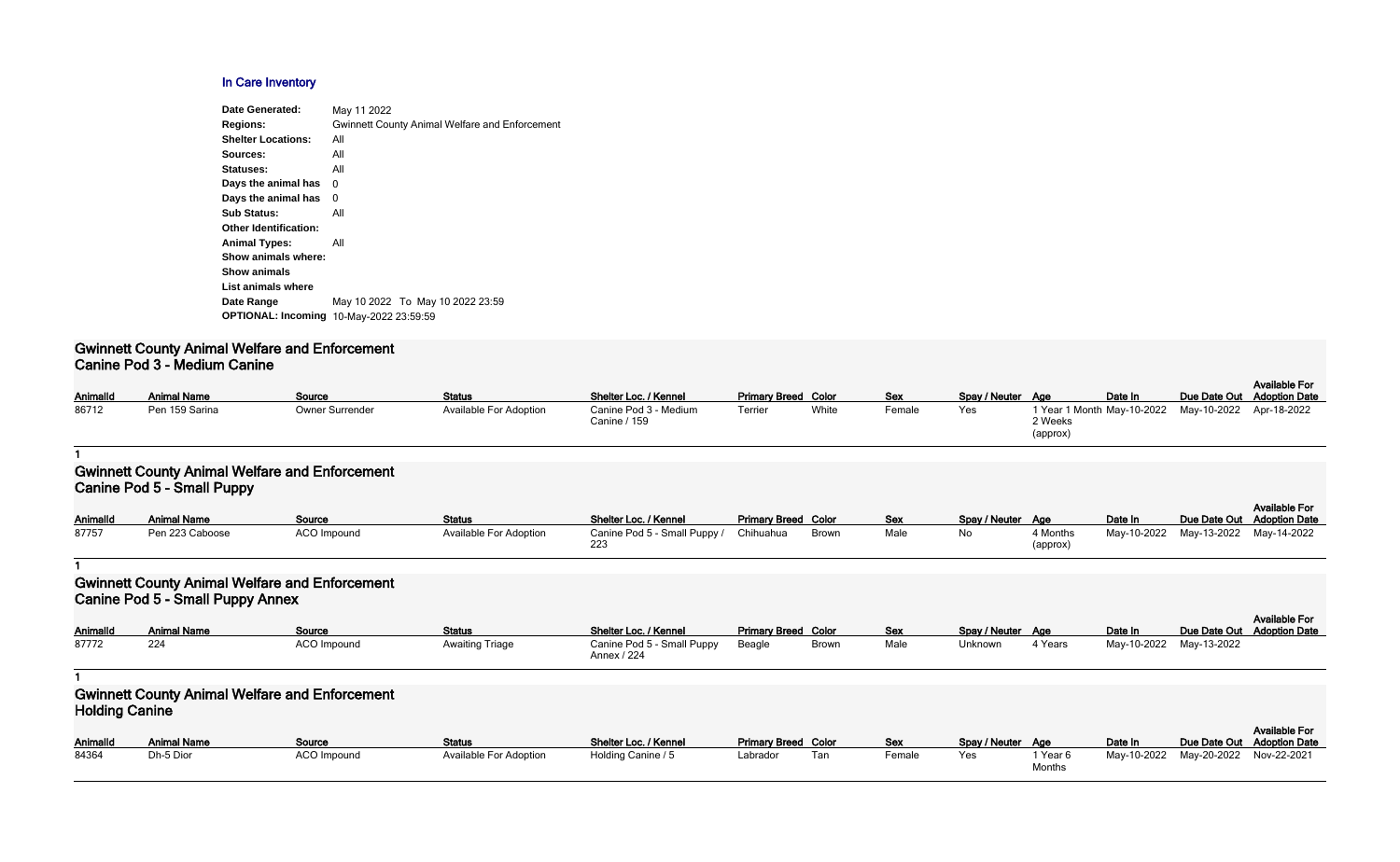| 87756 | H <sub>15</sub> | ACO Impound | <b>Awaiting Triage</b> | Holding Canine / 15 | Pit Bull             | Tan          | Male   | Unknown | 6 Months |                         | May-10-2022 May-13-2022 |
|-------|-----------------|-------------|------------------------|---------------------|----------------------|--------------|--------|---------|----------|-------------------------|-------------------------|
| 87758 | Dh-14           | ACO Impound | <b>Awaiting Triage</b> | Holding Canine / 14 | Pit Bull             | <b>Brown</b> | Male   | Unknown |          | May-10-2022 May-20-2022 |                         |
| 87759 | Dh-14           | ACO Impound | <b>Awaiting Triage</b> | Holding Canine / 14 | Pit Bull             | <b>Brown</b> | Female | Unknown | Young    | May-10-2022 May-20-2022 |                         |
| 87760 | Dh-14           | ACO Impound | <b>Awaiting Triage</b> | Holding Canine / 14 | Pit Bull             | <b>Brown</b> | Female | Unknown | Young    | May-10-2022 May-20-2022 |                         |
| 87761 | Dh-14           | ACO Impound | <b>Awaiting Triage</b> | Holding Canine / 14 | Pit Bull             | <b>Brown</b> | Female | Unknown | Young    | May-10-2022 May-20-2022 |                         |
| 87762 | Dh-14           | ACO Impound | <b>Awaiting Triage</b> | Holding Canine / 14 | Pit Bull             | Fawn         | Female | Unknown | Young    | May-10-2022 May-20-2022 |                         |
| 87763 | Dh-14           | ACO Impound | <b>Awaiting Triage</b> | Holding Canine / 14 | Pit Bull             | Fawn         | Female | Unknown | Young    | May-10-2022 May-20-2022 |                         |
| 87770 | <b>Dh-12c</b>   | ACO Impound | <b>Awaiting Triage</b> | Holding Canine / 12 | American Pit<br>Bull | White        | Female | Unknown | 5 Years  | May-10-2022 May-13-2022 |                         |

**9**

## **Gwinnett County Animal Welfare and Enforcement Neglect Feline/ Maternity**

| <b>AnimalId</b> | <b>Animal Name</b> | Source             | <b>Status</b>                                           | Shelter Loc. / Kennel                 | <b>Primary Breed Color</b>                  | <b>Sex</b> | Spay / Neuter Age |          | Date In     | Due Date Out            | <b>Available For</b><br><b>Adoption Date</b> |
|-----------------|--------------------|--------------------|---------------------------------------------------------|---------------------------------------|---------------------------------------------|------------|-------------------|----------|-------------|-------------------------|----------------------------------------------|
| 87736           | $Nf-23$            | <b>ACO</b> Impound | <b>Under Vet Care</b>                                   | <b>Neglect Feline/ Maternity / 23</b> | <b>Domestic Short Black</b><br>Hair         | Male       | No                | 10 Weeks | May-10-2022 | May-13-2022             |                                              |
| 87737           | $Nf-22$            | <b>ACO</b> Impound | <b>Under Vet Care</b>                                   | Neglect Feline/ Maternity / 22        | <b>Domestic Short Buff</b><br>Hair          | Female     | No                | 8 Weeks  | May-10-2022 | May-13-2022             |                                              |
| 87738           | <b>Nf-27</b>       | <b>ACO</b> Impound | <b>Under Vet Care</b>                                   | <b>Neglect Feline/ Maternity / 27</b> | <b>Domestic Short Muted Calico</b><br>Hair  | Female     | No                | 8 Weeks  |             | May-10-2022 May-13-2022 |                                              |
| 87739           | <b>Nf-28</b>       | <b>ACO</b> Impound | <b>Under Vet Care</b>                                   | <b>Neglect Feline/ Maternity / 28</b> | <b>Domestic Short Black</b><br>Hair         | Female     | No                | 5 Weeks  | May-10-2022 | May-13-2022             |                                              |
| 87740           | <b>Nf-28</b>       | <b>ACO</b> Impound | <b>Under Vet Care</b>                                   | <b>Neglect Feline/ Maternity / 28</b> | Domestic Short Orange Tabby Male<br>Hair    |            | No                | 4 Weeks  |             | May-10-2022 May-13-2022 |                                              |
| 87741           | <b>Nf-28</b>       | ACO Impound        | <b>Under Vet Care</b>                                   | Neglect Feline/ Maternity / 28        | <b>Domestic Short Tabby</b><br>Hair         | Male       | No                | 4 Weeks  |             | May-10-2022 May-13-2022 |                                              |
| 87742           | <b>Nf-20</b>       | ACO Impound        | <b>Under Vet Care</b>                                   | Neglect Feline/ Maternity / 20        | <b>Domestic Short Muted Calico</b><br>Hair  | Female     | No                | 6 Weeks  | May-10-2022 | May-13-2022             |                                              |
| 87743           | <b>Nf-26</b>       | ACO Impound        | <b>Under Vet Care</b>                                   | Neglect Feline/ Maternity / 26        | <b>Domestic Short Tortoiseshell</b><br>Hair | Female     | No                | 6 Weeks  | May-10-2022 | May-13-2022             |                                              |
| 87744           | $Nf-25$            | ACO Impound        | <b>Under Vet Care</b>                                   | Neglect Feline/ Maternity / 25        | <b>Domestic Short Grey</b><br>Hair          | Male       | No                | 8 Weeks  |             | May-10-2022 May-13-2022 |                                              |
| 87751           | $Nf-21$            | <b>ACO</b> Impound | <b>Under Vet Care</b>                                   | <b>Neglect Feline/ Maternity / 21</b> | Domestic Short Orange Tabby<br>Hair         | Female     | No                | 6 Weeks  |             | May-10-2022 May-13-2022 |                                              |
| 87752           | <b>Nf-11</b>       | ACO Impound        | Available for Adoption -<br><b>Awaiting Spay/Neuter</b> | Neglect Feline/ Maternity / 11        | <b>Domestic Short Black</b><br>Hair         | Male       | No                | 8 Weeks  | May-10-2022 | May-10-2022             | May-12-2022                                  |
| 87753           | <b>Nf-11</b>       | ACO Impound        | Available for Adoption<br><b>Awaiting Spay/Neuter</b>   | Neglect Feline/ Maternity / 11        | <b>Domestic Short Black</b><br>Hair         | Male       | No                | 8 Weeks  |             | May-10-2022 May-10-2022 | May-12-2022                                  |
| 87754           | <b>Nf-11</b>       | <b>ACO</b> Impound | Available for Adoption -<br><b>Awaiting Spay/Neuter</b> | Neglect Feline/ Maternity / 11        | <b>Domestic Short Black</b><br>Hair         | Male       | No                | 8 Weeks  | May-10-2022 | May-10-2022             | May-12-2022                                  |
| 87771           | Levi Nf-10         | <b>ACO</b> Impound | <b>Awaiting Triage</b>                                  | Neglect Feline/ Maternity / 10        | <b>Grey Tabby</b><br>Domestic               | Male       | Unknown           | 7 Months |             | May-10-2022 May-10-2022 |                                              |